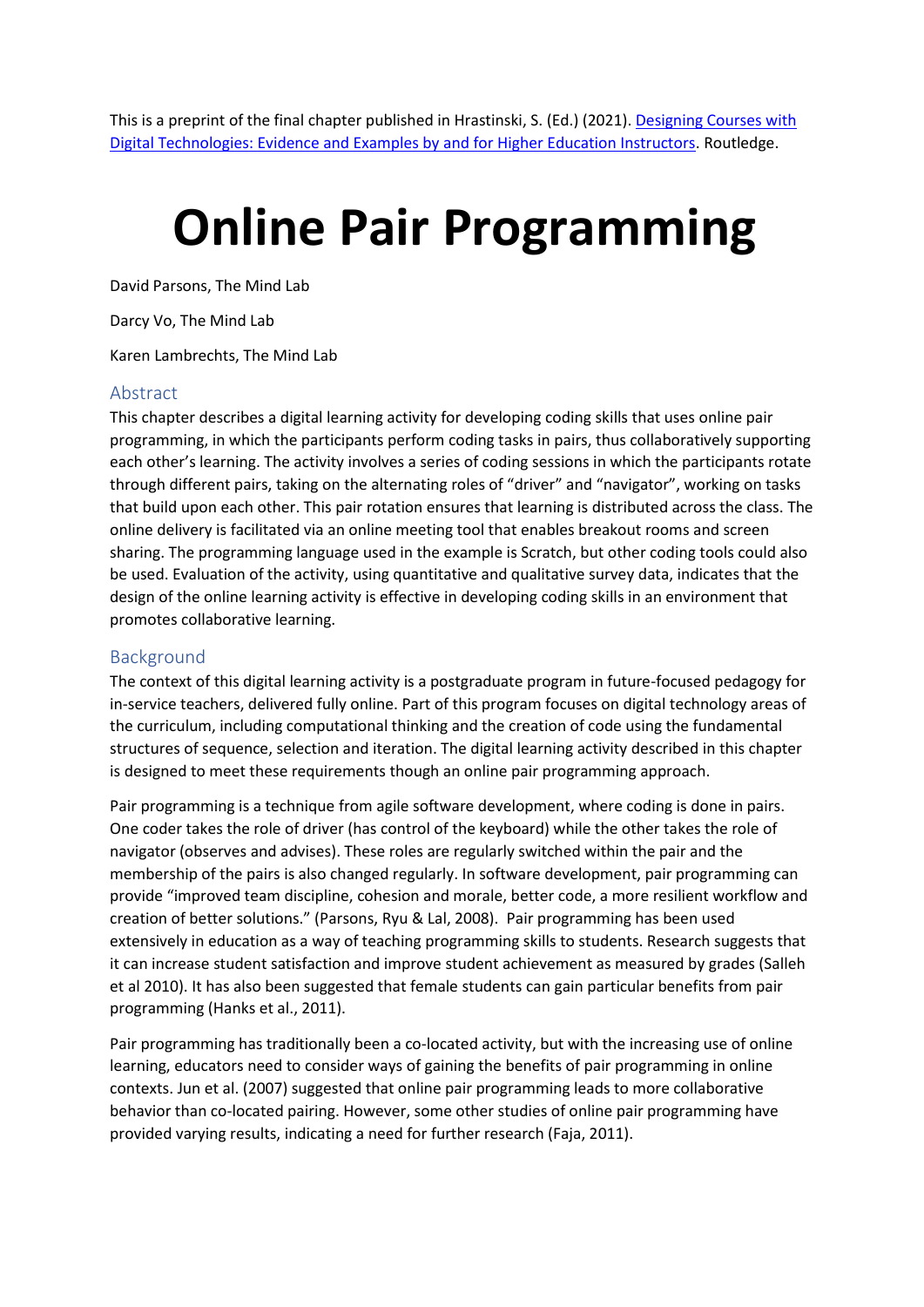The learning activity described here takes account of this background in its design. It provides a template for running pair programming activities online by using a web-based meeting tool that supports breakout room and screen sharing functions. We used Zoom Meetings, but other tools (such as Google Meet) have similar features.

## Digital learning activity

This digital learning activity is based on the idea that "knowledge is constructed by learners through and with others" (Salmon, n.d.). In this spirit, learners work together in rotating pairs in a synchronous online learning activity. By the end of the activity, the aim is that the learners will have increased their understanding of computational thinking concepts and see the value of using pair programming to learn about coding.

When developing this activity, we considered the constraints of the online learning environment in which the learners would not physically sit alongside each other. To address this, we utilized the breakout rooms feature of the online meeting tool to divide the learners into pairs in their own virtual rooms where they could use the screen sharing function to work together.

When we have run this activity, we have used the Scratch programming language, and the activities have related to graphics programming (drawing lines and shapes). However other programming languages and activities may be used as long as they follow the steps through the computational thinking skills introduced.

**Task summary:** Learners are put into breakout rooms in pairs in order to complete a series of coding exercises. The specifics of these exercises are outlined in the "activity structure" (below). One member of the pair will be the "driver" (creating the code while sharing their screen) and the other will be the "navigator" (reviewing and suggesting). The navigator also copies the code from the driver's screen so both driver and navigator have the same code when they change roles and partners. From time to time while the learners are in the breakout rooms, they will receive a message to change roles in the pair. The breakout rooms also need to be changed between activities, so the pairs are reformed with new partners.

**Materials:** The main tool required, apart from the online meeting tool, is a programming platform that is appropriate to the level pf experience of the learners. We used Scratch, which is appropriate to those who are just beginning to learn about coding. To frame the purpose of the activity, it is also helpful for learners to watch video or read an article that signifies the importance of learning to code, with an emphasis on creativity and digital fluency. The choice of material would depend on the age of the learners, for example Linda Liukas' book "Hello Ruby" for the youngest students, Mitch Resnick's Ted Talk "Let's Teach Kids to Code" for older students, or Jeanette Wing's article on "Computational Thinking" for more advanced students.

**Activity structure:** Before the learners are put in the breakout rooms for each coding session, the instructor demonstrates the next task, each of which is based on a different coding structure. When completing the pair programming activities, the learners can either be sharing their screen (driver) or can review and suggest (navigator) depending on their role. Once the learners are in their pairs in breakout rooms they co-create the code, find solutions and troubleshoot errors. Between coding sessions, they are invited to share what they have done with others in the main virtual room.

There are four pair programming stages in the activity, based on fundamental algorithmic constructs. These are: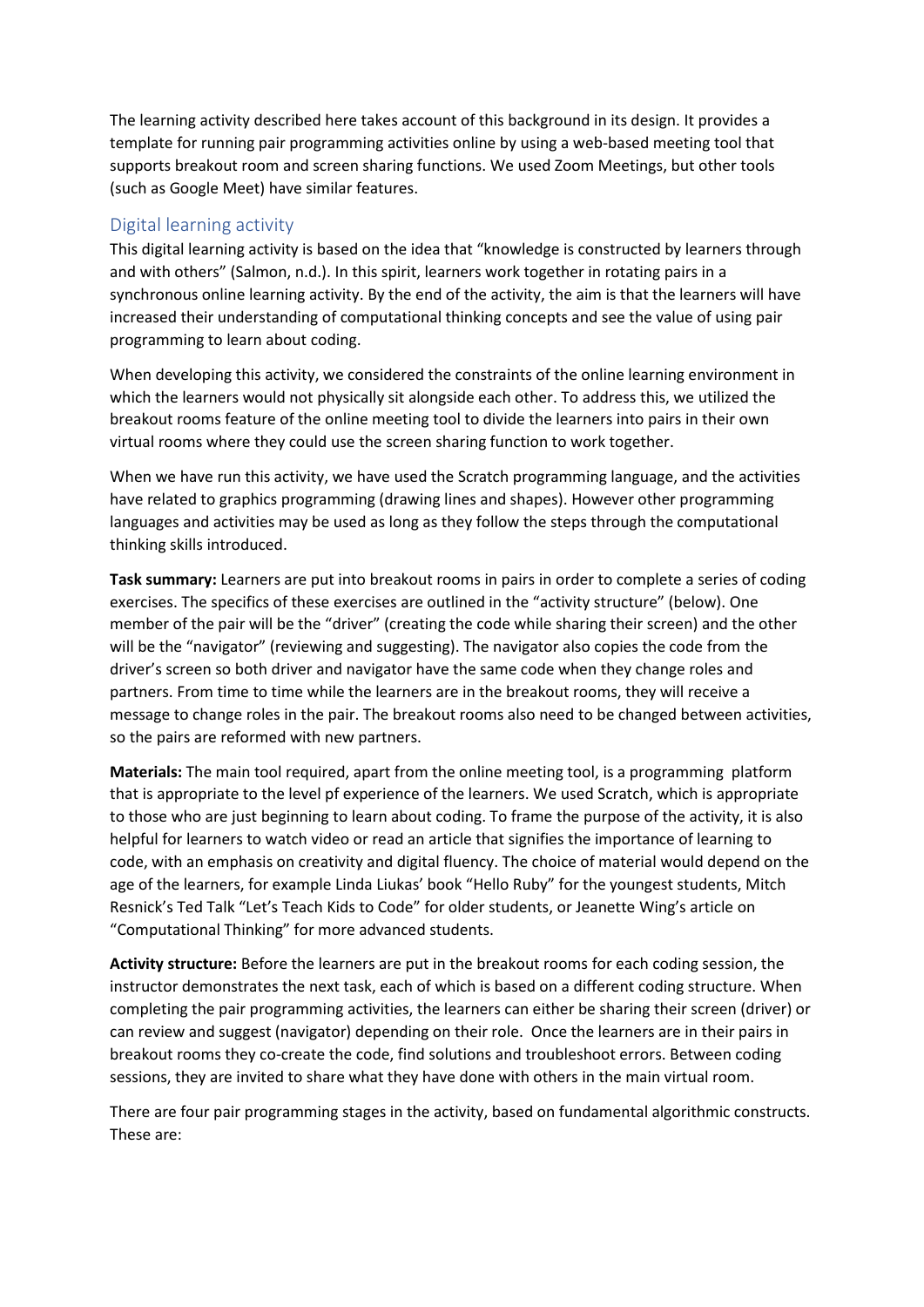- 1. Sequence: The first task is to write code that uses a sequence of steps to create graphics output on the screen (e.g. one or more straight lines).
- 2. Iteration: The second task is to write code to draw three different regular shapes using lines and loops (iteration). Suggested shapes are squares, equilateral triangles, and circles.
- 3. Selection: The third task is to create code to simulate the tossing of a coin (to show either "heads" or "tails") using a random number generator. A follow up extension activity is to code similar examples that have more than two options (e.g. "rock, "paper", "scissors" or the numbers on a die).
- 4. Nested Iteration: The fourth and final task is to create code that uses nested loops to create interesting patterns based on the shapes created in stage 2.

The role of the facilitator during the session is to provide live online support where requested, to indicate to learners when they should swap roles, and to facilitate the introductions (including demonstrations of key concepts) to each coding round.

**Schedule and time:** The activity takes about 2 hours overall. A suggested schedule is:

- Introduction to the session and the concepts of pair programming (15 minutes)
- First pair programming stage (sequence) including introductory demo and feedback (20 minutes)
- Second pair programming stage (iteration) including introductory demo and feedback (30 minutes)
- Third pair programming stage (selection) including introductory demo and feedback (15 minutes)
- Fourth pair programming stage (nested iteration) including introductory demo and feedback (30 minutes)
- Summary (10 minutes)

Note that pairs should be changed before each of the four stages. Roles should be changed about every 5 minutes during each stage.

**Follow up activity:** This activity covers the basics of sequence, iteration and selection. The next suggested activity would be a follow-up pair programming session that builds on these skills to integrate the iteration and selection aspects of coding. This would require introducing and explaining the use of variables.

## Evaluation

When evaluating the digital learning activity, we focused on two questions:

How can pair programming be effectively delivered online in an educational context?

How do in-service teachers perceive the value of pair programming as a technique for teaching digital curricula?

The first question relates to the learning design, and the second to the student experience. Data were gathered through voluntary and anonymous questionnaires administered at the end of the activity, which included both quantitative and qualitative questions. We received 67 responses out of a total of 72 students enrolled on our postgraduate programme for in-service teachers.

To answer the first question, we asked participants how much the session had developed their skills, and whether they would use the same type of session with their students. By the end of the session, 39 out of 67 participants felt that they had significantly developed their coding skills. Only one person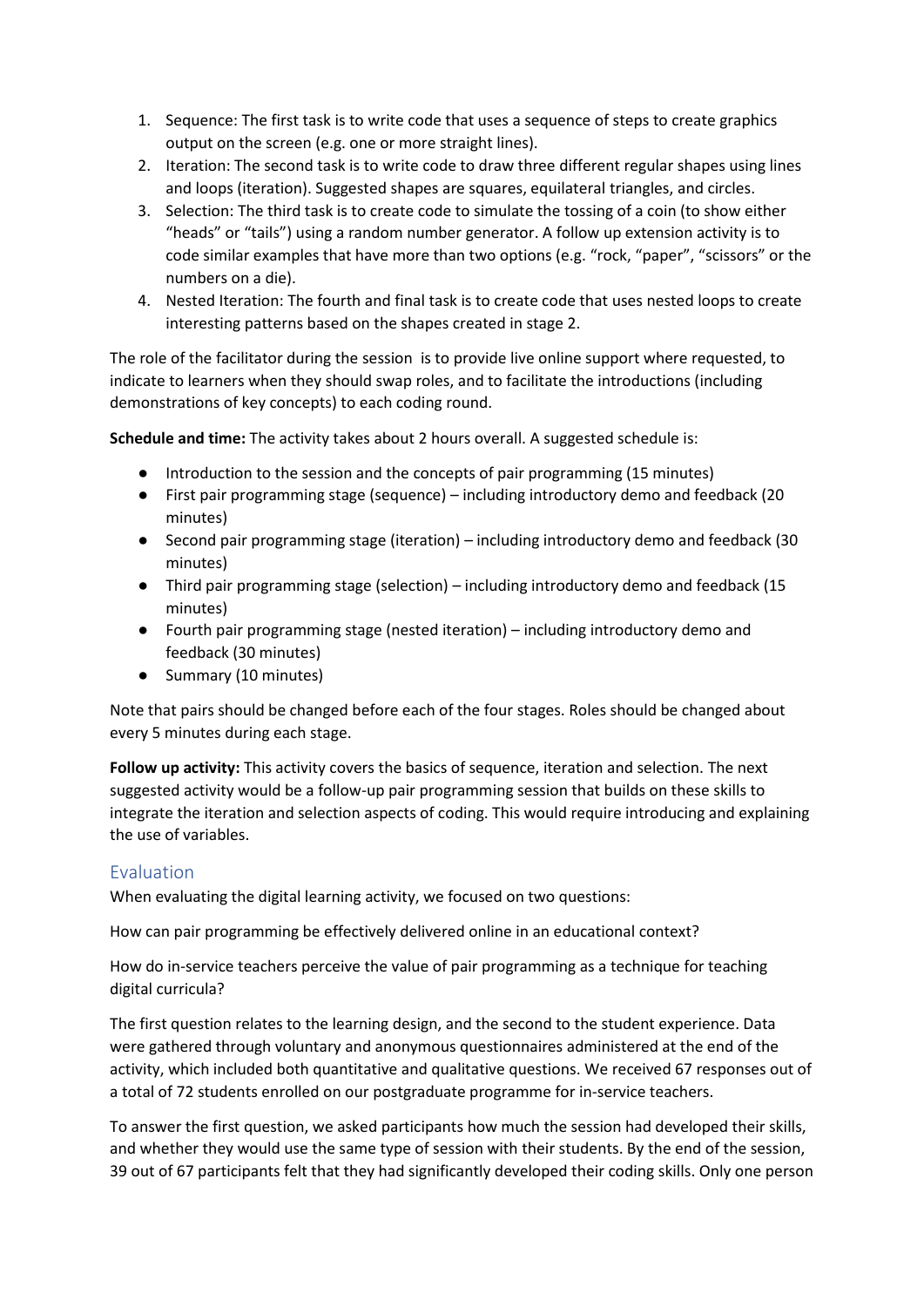felt that they had not developed their skills at all, as they had already used Scratch extensively. One participant commented that "*having different partners also gave a diverse spread of knowledge*". In terms of making pair programming effective, participants suggested ideas relating to the structure both as a group, "*you would need to have a real shared understanding within the class of working together norms*", and structure within pairs such as allowing students to change roles when they were ready rather than on command.

We asked participants "How likely are you to use this activity with your own students?" 33 out of the 58 who responded to this question agreed with the statement that they would be very likely to do this. We gave participants the option to skip this question if they felt it was not applicable to their context. This reinforces that this is an effective way to deliver pair programming in an educational context. However, one comment from a participant was "*I would like to incorporate this into my teaching, however I will need to reimagine how I could do this?*" This raises questions about how the activity might translate into other contexts using other tools. We address this question in the conclusions section.

Participants overall felt that pair programming was effectively delivered online in an educational context. This was shown in the data by the fact that many felt they had significantly developed their coding skills during the session, and they would be likely to use this activity with their own students.

Regarding the second research question, the learners had a positive perception towards pair programming as a technique, with 37 out of 67 agreeing with the statement that they would prefer pair programming than coding on their own. Another 22 were neutral on this question. Most of the learners, 54 out of 67, considered it valuable as a technique for teaching digital curricula that may be different to what they were used to, for example "*It was nice to look at more simple ways to introduce it to the classroom".*

Specifically, the collaborative aspect of pair programming was seen to have provided a supportive learning experience for learners, since it allows the learners to learn from each other. This was particularly evident where there were differences in skills between members of the pair; "*I really like the way we were able to help each other. Some were knowledgeable which was helpful, some felt the same as me, less confident. That was great from both sides*". Collaborative learning showed value in skills development; "*Great experience to learn and debug together!*" Overall, the teachers' perceptions were that pair programming as a learning technique was enjoyable, effective, and promoted collaboration.

## Conclusions and future development

Having delivered this workshop several times and gained feedback from the participants, we believe that it is possible to effectively deliver a pair programming activity online using a suitable videobased tool that enables individual breakout rooms to be set up. Importantly, we believe that the intended value of pair programming as a learning technique, which emphasizes collaboration, mutual support, and engagement, can be maintained in a fully online context,

Delivering online pair programming is not, however, without its challenges. There are technical issues that may make it hard for students to work effectively with online programming tools in the video meeting context, and student feedback has also raised problems with skill alignment and the tendency of some students to opt out by leaving the virtual classroom.

For future development, we note that programming tools vary, which means the learning activity would have to be redesigned in various ways to cater for different programming tools. Rotating pairs is the greatest challenge. Although there are many collaborative programming tools available, these